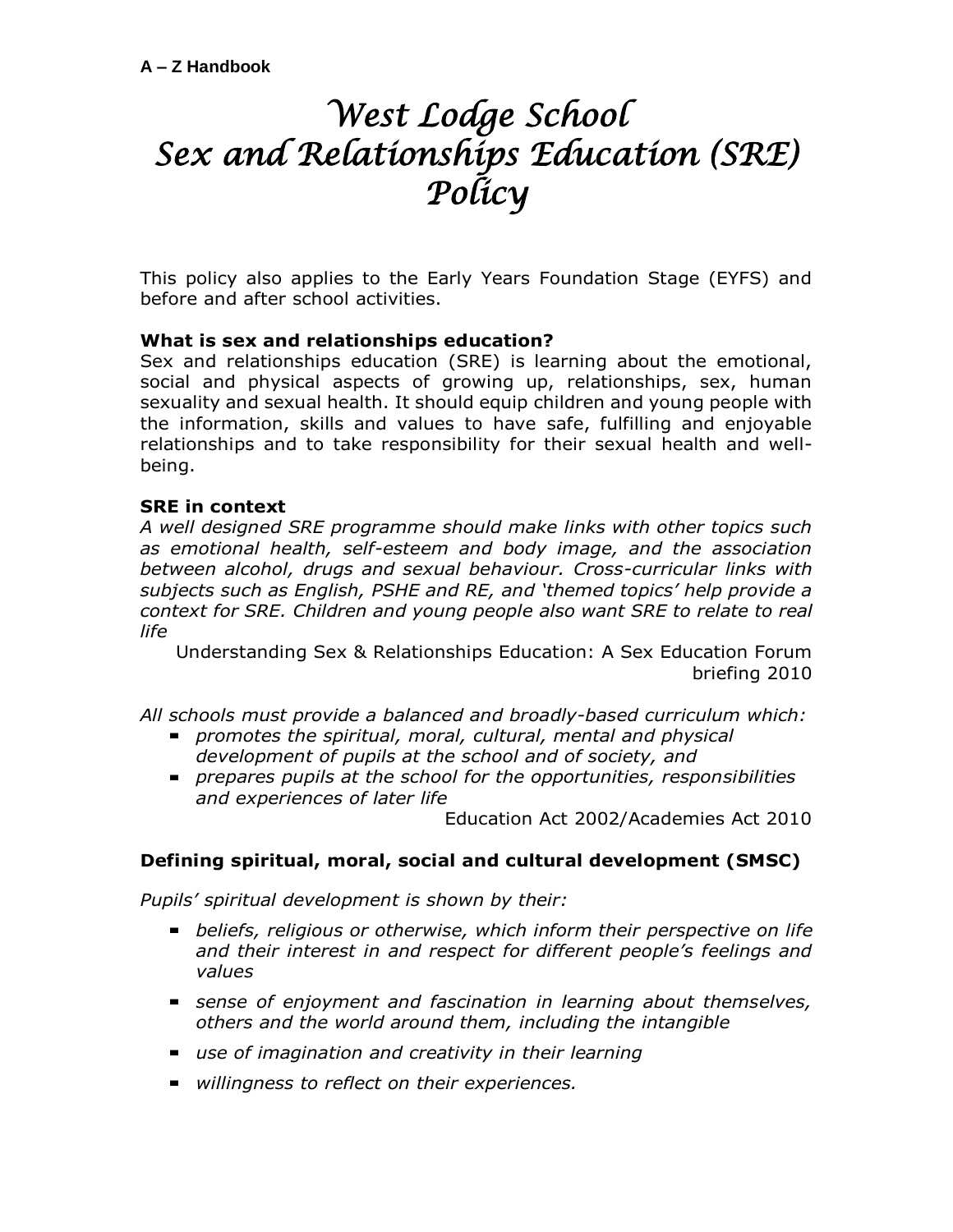Ofsted: Subsidiary guidance - Supporting the inspection of maintained schools and academies Sept 2013

# **Statutory Requirements From September 2020**

RSE is set within a wider legislative context*.* The Relationships Education, Relationships and Sex Education and Health Education (England) Regulations 2019, made under sections 34 and 35 of the Children and Social Work Act 2017, make Relationships Education compulsory for all pupils receiving primary education.

# **Responsibilities**

# **1 The role of the Head Teacher is to:**

1.1 Ensure the staff, parents and governors are informed about this RSE policy and the latest guidance is effectively communicated. This includes providing parents with details of the revised 2019 RSE curriculum.

1.2 Ensure that the policy is implemented effectively

1.3 Identify a named member of staff and governor with responsibility for sex and relationships education. The Head Teacher has overall responsibility for the delivery of RSE but effective delivery of the curriculum is also the responsibility of the PSHE Coordinator.

1.4 Ensure that, where necessary, staff are given accredited training so that they can teach effectively about sex and relationships and handle any difficult issues with sensitivity. However, the Bexley School Nurse service provides the formal sex education for the children in Years 5 and 6.

1.5 Liaise with external agencies regarding the school sex and relationships programme

1.6 Monitor the policy on a regular basis and report to governors, when requested on the effectiveness of the policy.

1.7 Inform parents and carers about the schools' sex and relationships education policy and answer any questions parents and carers may have about the sex and relationships education their child receives in school and be able to refer parents and carers to the appropriate health professional if necessary

# **2 The role of the Governing body**

2.1 It is the responsibility of the governing body to designate a governor with specific responsibility for Sex and Relationships Education or oversee as a whole.

2.2 Inform and consult with parents about the Sex and Relationships Education policy.

2.3 Liaise with the Local Authority, Bexley NHS and external agencies so that the school's policy is in line with the best advice available. 2.4 Approve this RSE Policy

# **3 Role of the Coordinator**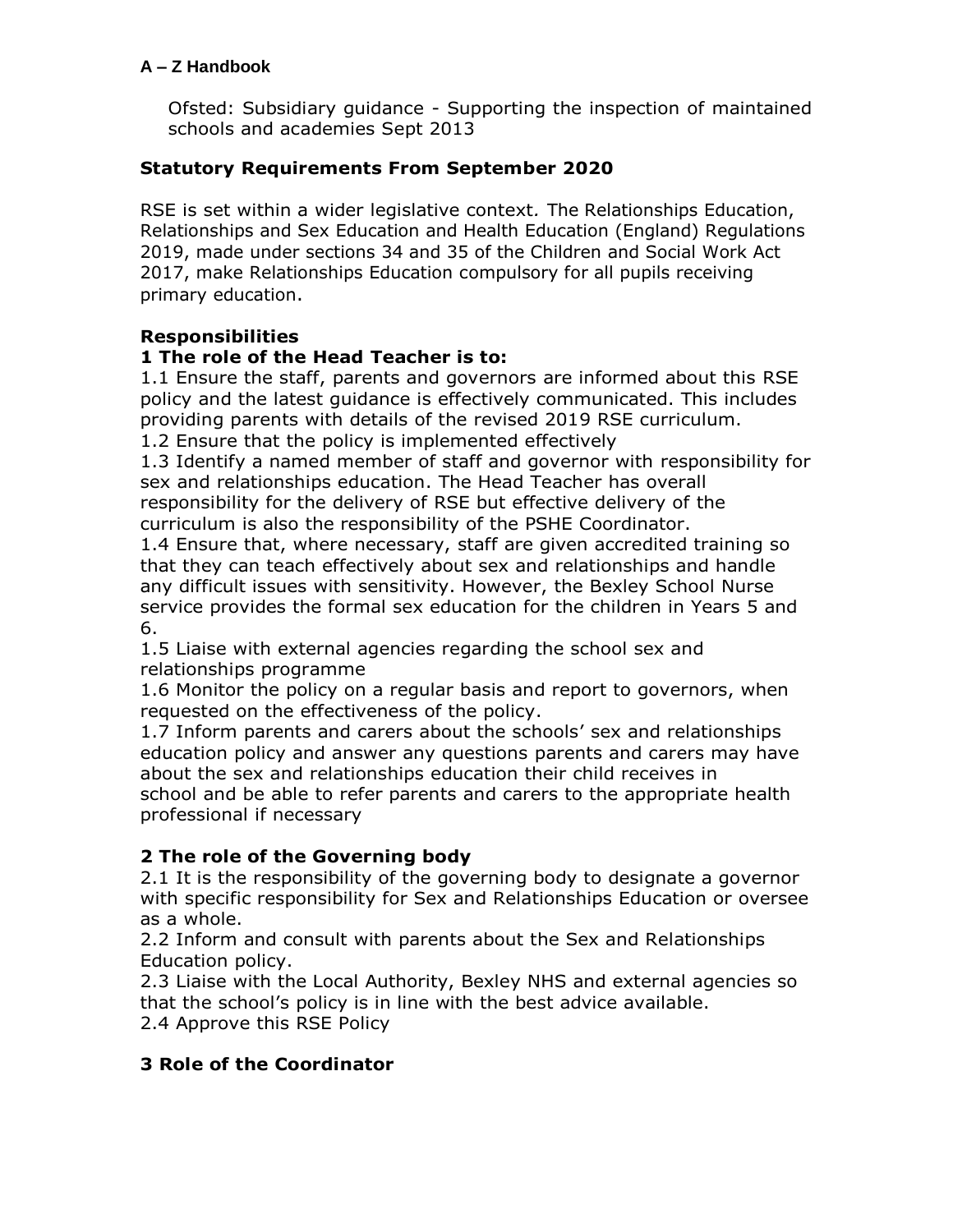The Leadership Team and specifically the Head Teacher, take responsibility for the management of Sex Relationships Education and take a leading role in the organisation of whole school and year group events. The Head Teacher ensures up to date resources are available and that staff have the opportunity to attend relevant training courses where this is required. Training for effective delivery of the 2019 RSE Curriculum has been provided by the Head Teacher.

# **3 The role of the teacher and/or PSHE Co-ordinator is to:**

3.1 To follow and implement the PSHE scheme of work and to take note of National Curriculum and SRE guidance. This includes effective delivery of RSE ensuring the School complies with the legal requirements for the teaching of Relationships Education, Relationships and Sex Education (RSE) and Health Education.

3.2 To identify and address children's educational needs relating to the SRE policy

3.3 The PSHE Coordinator in conjunction with the Senior Leadership Team will assess RSE curriculum coverage and monitor it's delivery. This will include lesson observations and scrutiny of work. The SLT will monitor the work during termly whole school work scrutinees.

3.4 To liaise with the RSE coordinator, parents and carers, school nurses and external agencies, where appropriate

3.5 Take seriously any issue which parents and carers raise with teachers or governors about this policy, or about the arrangements for sex and relationships education in the school

3.6 Inform parents and carers about the best practice known with regards to sex and relationships education, so that the parents and carers can support the key messages being given to pupils at school

3.7 To enable the pupils to mature with confidence and understand the changes which happen to their bodies throughout puberty and beyond 3.8 Where necessary liaise with external agencies regarding the school sex and relationships programme

# **4 The role of the School Nurse:**

There is an identified school nurse for every school in Bexley and the School uses this service to provide discrete lessons for pupils in Years 5 and 6 in relation to the more intimate aspects of the RSE curriculum. Other aspects of SRE are covered in class by teachers as part of the whole school curriculum. Where necessary West Lodge School will contact the Bexley school nurse to:

4.1 Support parents and carers, school staff and pupils in meeting the health needs of pupils to enable them to access their education. 4.2 Support and advise school teaching staff with the delivery and content of sex and relationships education as part of the PSHE curriculum.

4.3 Advise and support educators to ensure parents and carers understand the content of sex and relationships teaching to assure parents of the necessity of its teaching in order that;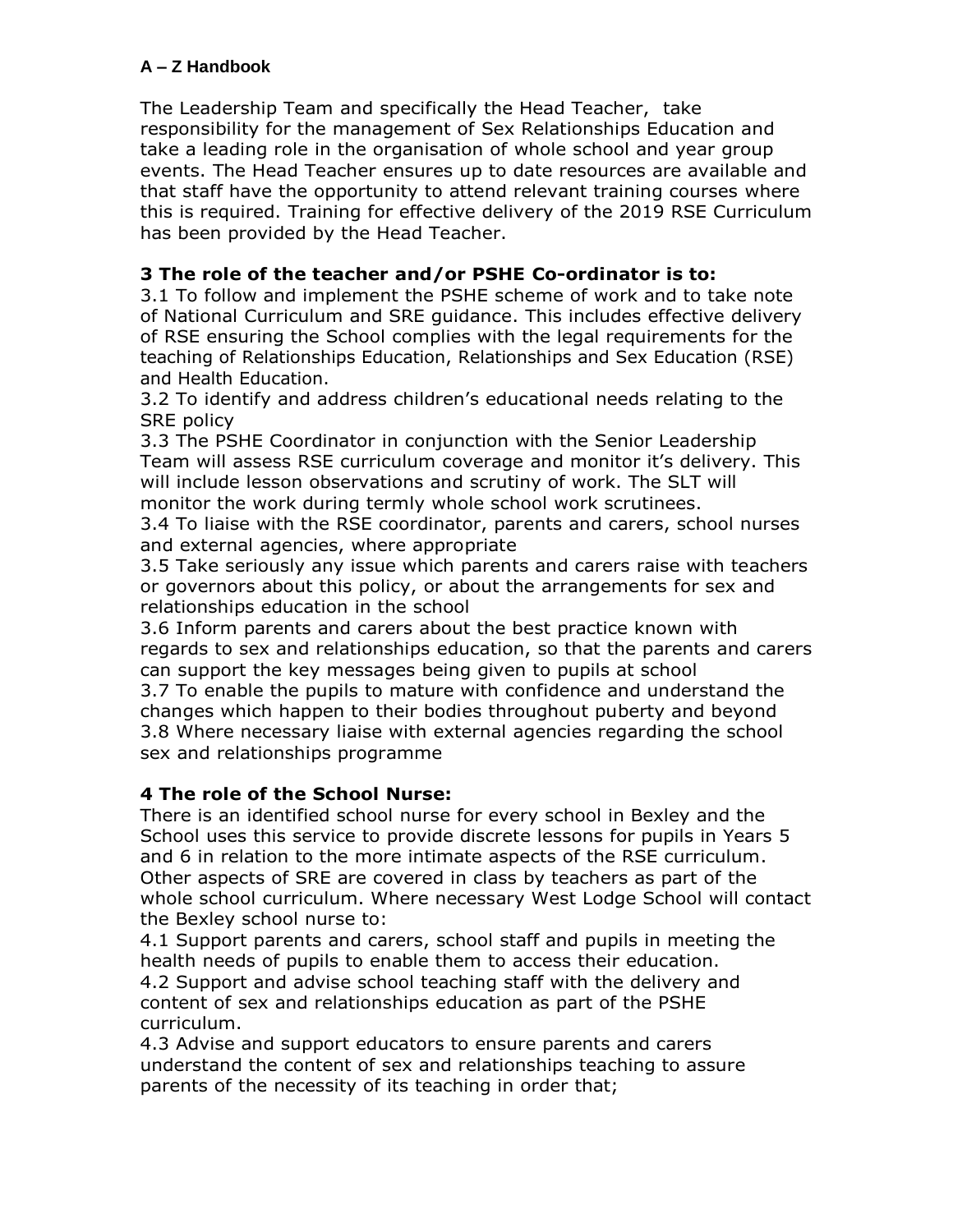- **their children mature with confidence**
- understand the changes which happen to their bodies throughout puberty and beyond

# **5 The role of the parent or carer is to**:

5.1 To enable their children to mature with confidence and understand the changes which happen to their bodies throughout puberty and beyond The school is well aware that parents often take a leading role in pupil's Sex and Relationships Education but the school will ensure that effective Relationships Education is provided in accordance with statutory guidance. We wish to build a positive and supportive relationship with the parents and carers of our pupils through mutual understanding, trust and co-operation. It is the School's responsibility to inform parents that children cannot be withdrawn from Relationships Education as set out in the statutory guidance, however parents do have the right to withdraw pupils from Sex Education.

# **6 Definition and Coverage of RSE at West Lodge**

Relationships Education includes*:* families*,* friendships; respectful relationships; online relationships and being safe. At West Lodge it does not include intimate and sexual relationships. However, from Year 4 pupils will also learn about puberty and menstrual health and wellbeing as part of Health Education.

Government guidance sets out everything that schools should teach about relationships and health, including puberty. Relationships Education starts with pupils being taught what a relationship is, what friendship is, what family means and who are the people who can support them. Teaching about families requires sensitive and well-judged teaching based upon knowledge of pupils and their circumstances. Pupils will be taught that families of many forms provide a nurturing environment and can include single parents families, LGBT parents, families headed by grandparents, adoptive and foster parents amongst other structures.

Linked with the National Curriculum for Science, Relationships Education should cover topics such as the main external body parts, the human body as it grows from birth to old age, including puberty, and reproduction in plants and animals. At West Lodge other additional content on sex education will not be taught. Relationships Education also creates an opportunity to enable pupils to be taught about positive emotional and mental wellbeing.

# **7 The role of the pupils is to:**

7.1 Behave in such a way as to help provide safe and open environment to facilitate discussion

7.2 Act with respect and sensitivity to discussions and others' questions 7.3 Contribute to class discussion if comfortable to do so and evaluate lessons with regard to meeting their own needs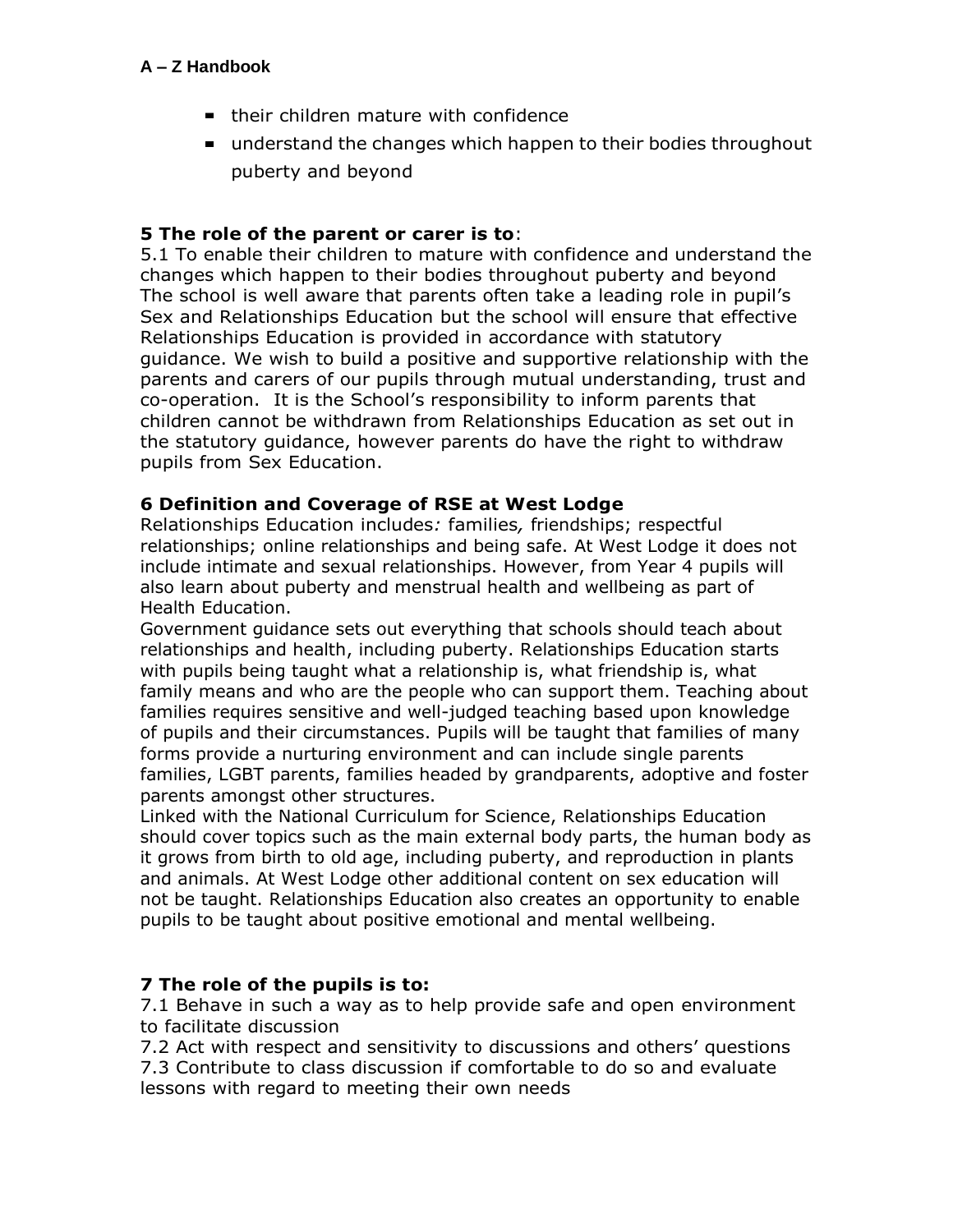# **Philosophy**

At West Lodge School we believe that Sex and Relationships Education should contribute to the spiritual, moral, social, mental and physical development of pupils and help to prepare them for the responsibilities and experiences of adult life.

Sex and Relationships Education is part of lifelong learning and we hope that with a solid foundation our pupils will develop the skills and confidence to enable positive discussion about sex and relationships as they get older.

# **Aims**

We aim to ensure that all pupils:

- Develop confidence in talking, listening and thinking about their own bodies, feelings and relationships
- Can take care of themselves and can ask for help and support if necessary

Through the National Curriculum for Science we ensure that pupils are taught:

That humans and animals can produce offspring and these grow into adults

Through the PSHE and RSE curriculum we also ensure that pupils are taught:

- Why families and friends are special, including different family structures (same sex parents, single parents, adopted, foster, step families, extended families etc.)
- To identify, talk about and share feelings with others
- To be aware that their feelings and actions have an impact on others and that they have some control over these
- The basic rules for keeping safe and healthy
- To recognise safe and unsafe situations, in everyday life and the online world
- To use simple rules for dealing with strangers and for resisting pressure when they feel uncomfortable or at risk
- To develop a knowledge of where to access support, advice and information within school and external agencies, where appropriate

# **Organisation and Methodology**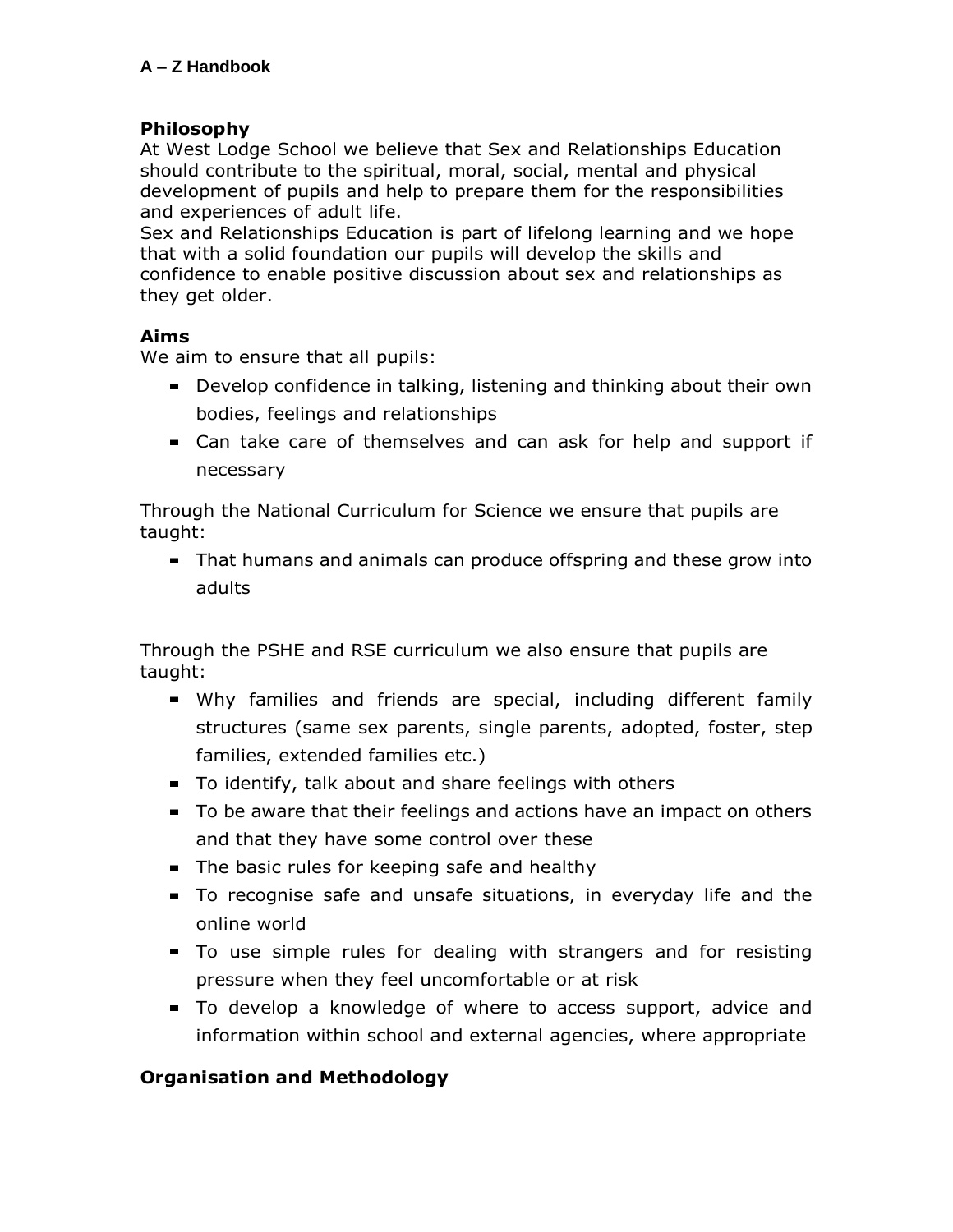At West Lodge School Sex and Relationships Education is taught through the National Curriculum for Science and is part of the school's wider curriculum for Personal, Social, Health and Economic Education (PSHE) and Citizenship, included within this is the 2019 guidance for RSE. The programme is tailored to the age and physical and emotional maturity of the pupils and is based upon guidance from the PSHE Association. (Appendix 1)

Sex and Relationships Education is taught mainly in whole class groups in a variety of ways including through:

- PSHE lessons, standalone RSE lessons and the National Curriculum for Science
- **E** Links with other subjects, particularly RE and English (speaking and listening)
- **EXECT** Circle time, group discussions
- Active involvement in projects or curriculum based events e.g. 'Healthy Living Week'
- **Providing opportunities for pupils to interact and listen to visiting** speakers and to ask relevant questions
- **E-Safety lessons**

## **Planning**

In the Foundation Stage we relate the sex and relationships aspect of the pupil's work to the objectives set out in the Early Learning Goals for Personal, Social Development. Objectives are transferred into weekly planning, ensuring coverage and progression.

## **Assessment, record keeping, monitoring and evaluation**

Teachers assess pupil's understanding and progress by making observations during lessons and by evaluating work produced as part of the National Curriculum.

Sex and Relationships Education is monitored and evaluated through observations and staff discussions.

# **Equal Opportunities**

*Evaluating the extent to which schools provide an inclusive environment which meets the needs of all pupils (including young carers and children in care), irrespective of age, disability, gender reassignment, race, religion or belief, sex, or sexual orientation*

Ofsted: The framework for school inspection Sept 2012

We use RSE to actively promote equal opportunities for all. Please refer to our Equal Opportunities Policy for further details.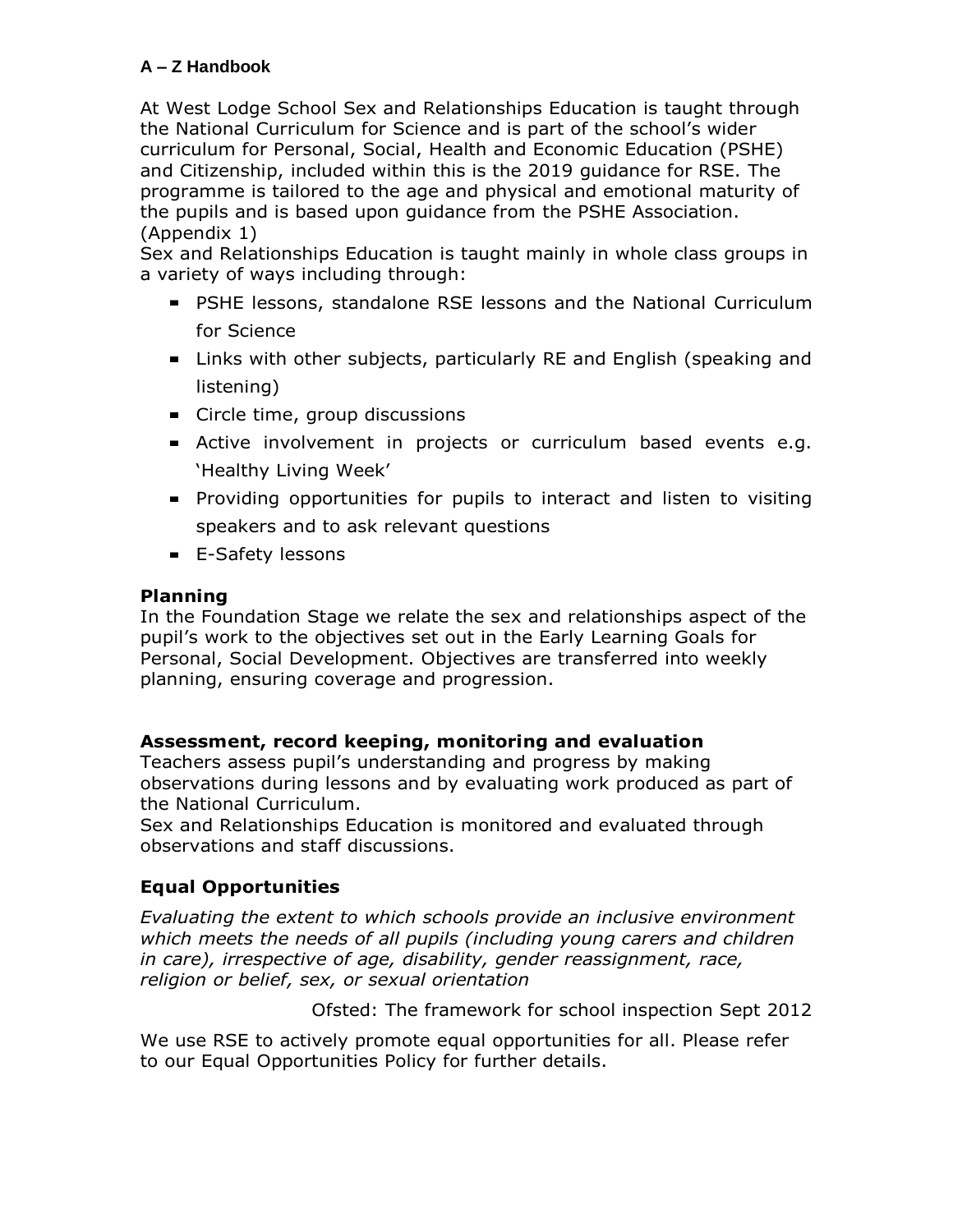## **Safeguarding**

*Safeguarding is not just about protecting children from deliberate harm. It includes issues for schools such as: pupils' health and safety, bullying, racist abuse, harassment and discrimination, use of physical intervention, meeting the needs of pupils with medical conditions, providing first aid, drug and substance misuse, educational visits, intimate care, internet safety, issues which may be specific to a local area or population, for example gang activity appropriate arrangements to ensure school security, taking into account the local context.*

> Ofsted: Inspecting safeguarding: briefing for section 5 inspection - January 2012, No. 090205

## **Sexual Exploitation and Abuse including:**

- **Female Genital Mutilation (FGM)**
- Child sex abuse

For advice and support contact the designated teacher

## **E-Safety**

Our Internet Agreement Policy and supervised use of the Internet, ensures that pupils are protected from exposure to inappropriate material.

*As part of RSE, it is important that pupils recognise ways they could put themselves at risk through the use of technology. These can include risks to their emotional and physical wellbeing and safety and their personal reputation. It is important to explore the risks, the law as it pertains to the sharing and downloading of images and information and safe ways of sharing personal information, social networking, online dating and sharing images* 

Guidance on producing your school's RSE policy PSHE Association 2019

## **Special Educational Needs**

We provide SRE for all pupils regardless of their ability. Teachers provide learning opportunities matched to the individual needs of pupils (Appendix 4)

#### **Resources**

Resources for RSE are contained within the resources for PSHE and discrete lessons have been planned to meet the latest 2019 guidance. We ensure that all materials used are appropriate to the age and cultural background of the pupils.

#### **Parental Involvement**

We recognise that parents and carers are the key people in teaching their children about sex, relationships and growing up. The school is willing to provide advice and support for parents and carers as necessary.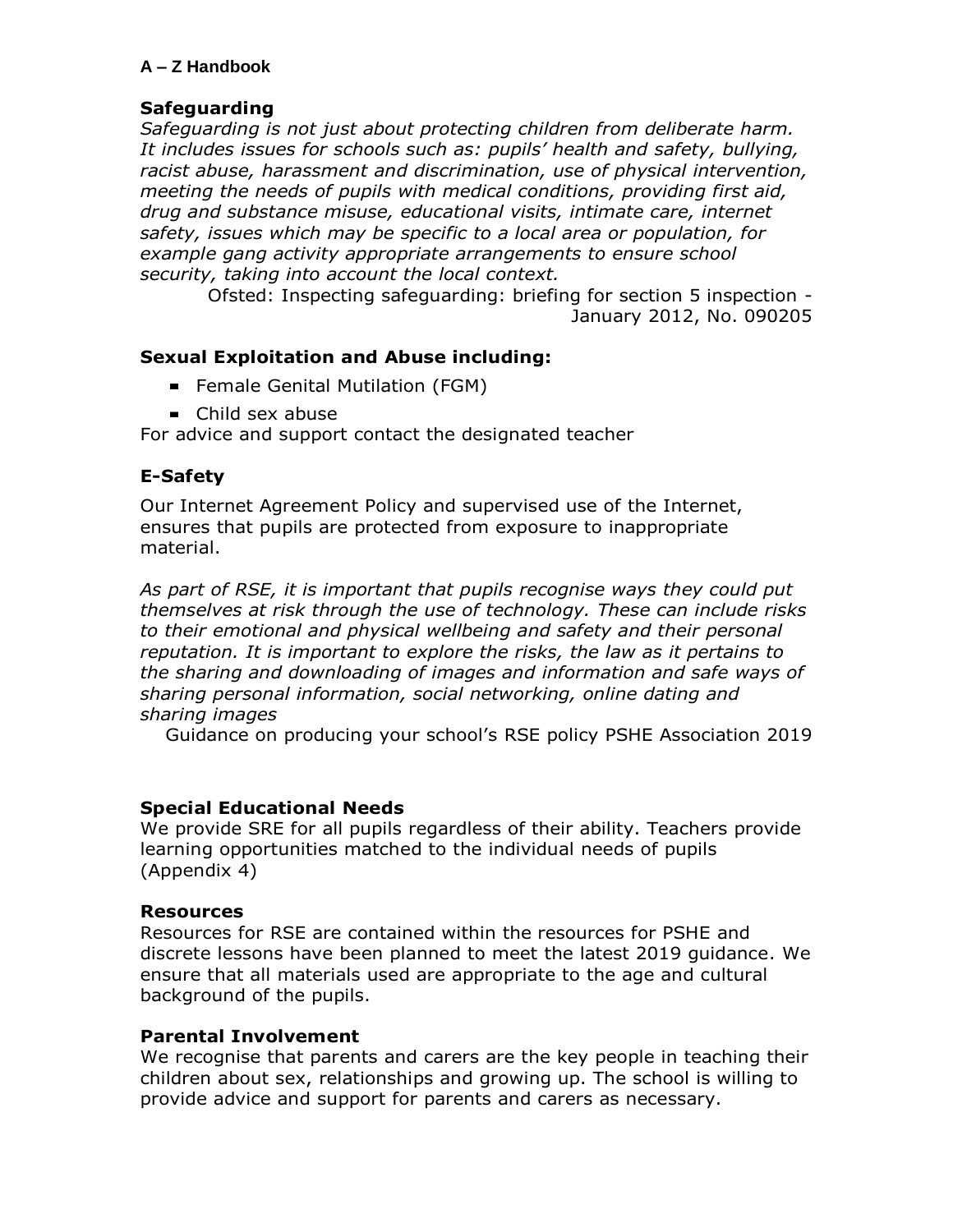Parents are reassured that all questions of a sexual nature would be answered tactfully and in a manner appropriate to young pupils. It is the responsibility of the school's governing body to ensure that the policy is developed and is made available to parents and carers. Parents and carers have a right to withdraw their children from Sex Education but not from Relationships Education, which is statutory from September 2020. Today's children and young people are growing up in an increasingly complex world and living their lives seamlessly on and offline. This presents many positive and exciting opportunities, but also risks and challenges. In this environment, child and young people need to know how to be safe and healthy, and how to manage their academic, personal and social lives in a positive way. This is why the government has made Relationships Education in all primary schools in England.

# **External agencies**

We work with external agencies and particularly the school nurse team on all matters relating to Personal, Social and Health education; including specifically RSE. Support is available from external agencies on:

- **Working with teachers to support the curriculum**
- **E** Liaising with parents
- Providing information on services available to parents and carers and or pupils
- Providing confidential advice and support for the whole school community.

Visiting speakers and theatre groups are used to complement the school's PSHE programme.

A code of practice for working with external agencies has been developed and all visitors are provided with the necessary information to ensure the success of the input. All external agencies are asked for Disclosure and Barring Service (DBS) reference number.

# **Confidentiality**

We work closely and openly with parents and carers and it would only be in very exceptional circumstances that the school would have to handle information without parental and carers' knowledge. However, should a pupil make a disclosure, i.e. the school's safeguarding and child protection procedures, would be followed.

Note: This policy should be read in conjunction with the school's Equal Opportunities, Safeguarding and Child Protection, PSHE, E-Safety, Anti Bullying, Behaviour and Spiritual, Moral, Social and Cultural Policies.

Consultation group: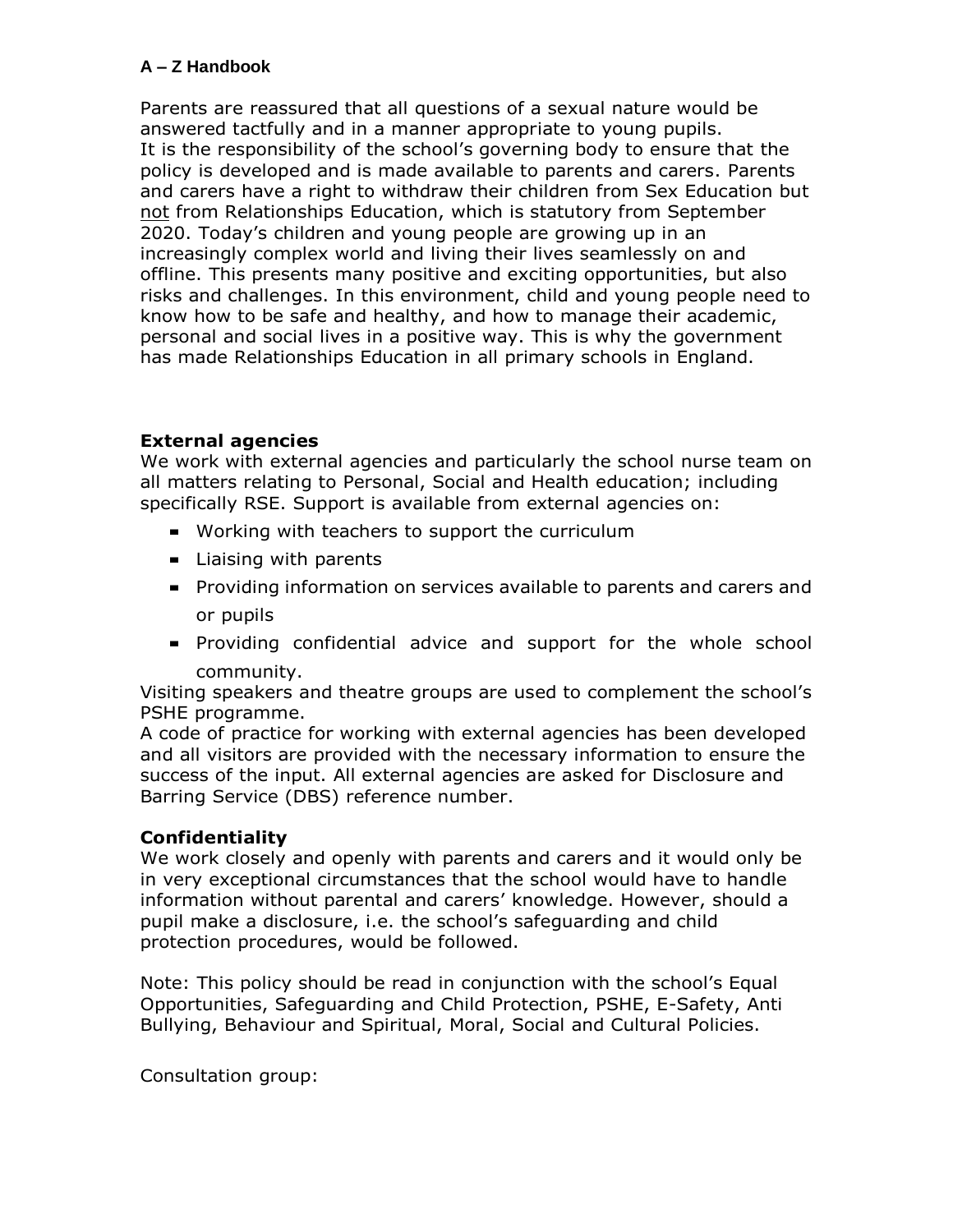Schools: Head teachers, Assistant Head teacher, PSHE teachers, Governor, Parent Support External agencies: Bexley Youth Service, NHS Bexley Clinical Commissioning Group, Oxleas NHS Trust, Sexual Health & HIV Caldecot Centre, METRO Lewisham, Adolescent Health Kingston, Bexley Health Improvement

## **Monitoring and review**

This policy will be reviewed at least every two years.

#### **Reviewed Date: September 2021 Next Review Date: September 2022 Reviewer: Head Teacher**

Consultation / Informing Parents

In implementing this policy and the scheme of work the following information has been provided to parents:

- Year 4 RSE lessons relating to puberty were devised by the Head Teacher and delivered to Year 4 (Spring Term 2020) by the Head Teacher as a trial. Prior to this all parents in the year group were informed in writing of the purpose of these lessons and the fact they were part of the new RSE lessons. Parents were invited to ask questions and comment.
- No feedback or questions were received.
- Following the creation of the overview of topics this was shared with parents as part of the Head's Curriculum Evening presentation on the 7<sup>th</sup> September 2020. In this presentation the rationale behind RSE as a topic was shared along with the topic overview. Parents were invited to comment or request further details of the lessons.

Only one comment was received from a Year 4 parent, supporting the Head Teacher's comment regarding the need to balance awareness with the need to protect the innocence of childhood.

• At the start of this term a letter was sent to all parents advising them that RSE would be introduced. This was prior to the Curriculum Evening presentation.

Unfortunately, due to Covid 19 restrictions face to face meetings or presentations were not possible but individual comments were requested.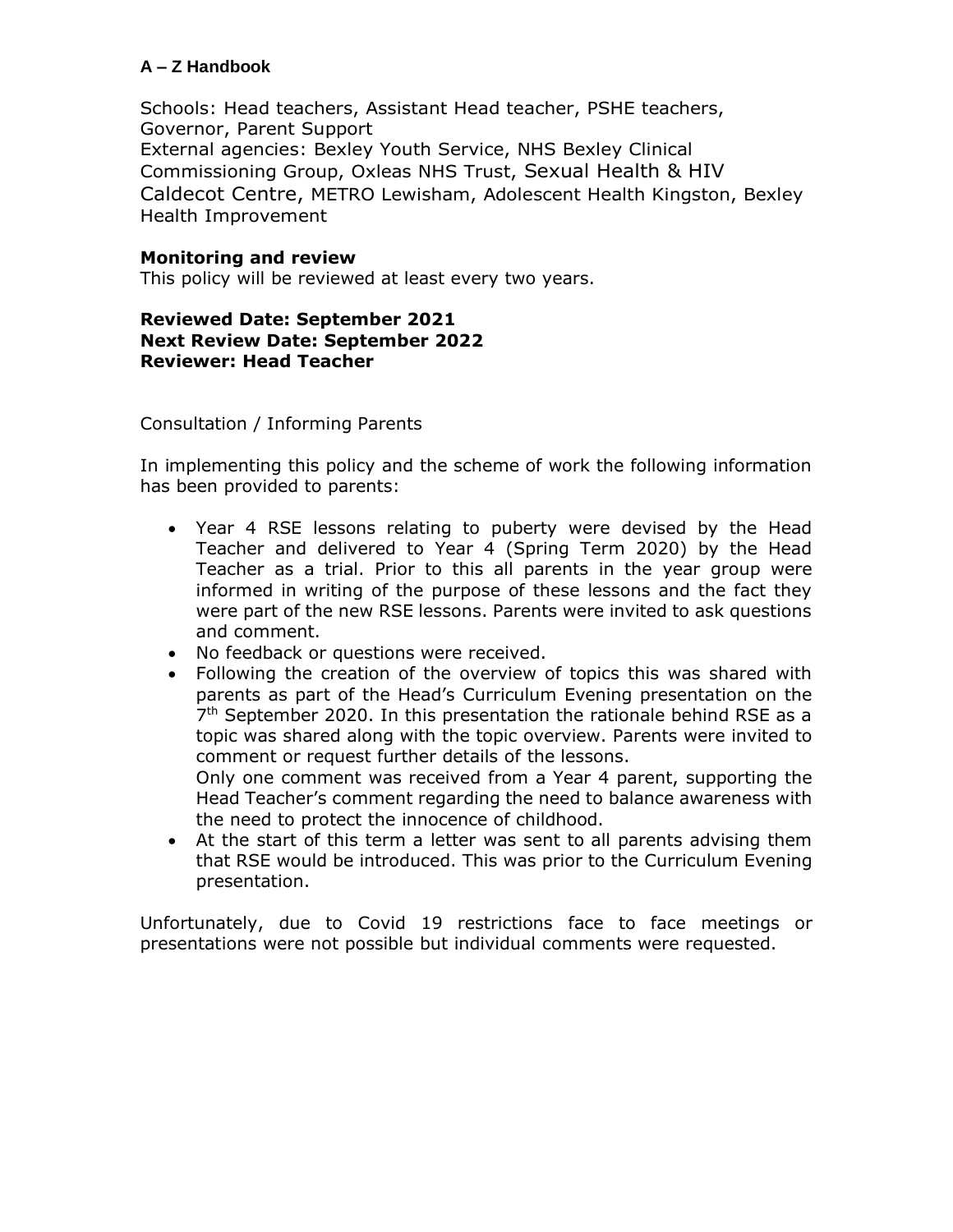| <b>EYFS</b>               | <u>Year 1</u>               | <u>Year 2</u>                                                       | <u>Year 3</u>                                                                                                                                                                                                                                                             | <u>Year 4</u>                                      | Year 5                                               | Year 6                                                                                                          |
|---------------------------|-----------------------------|---------------------------------------------------------------------|---------------------------------------------------------------------------------------------------------------------------------------------------------------------------------------------------------------------------------------------------------------------------|----------------------------------------------------|------------------------------------------------------|-----------------------------------------------------------------------------------------------------------------|
| Myself &<br><b>Others</b> | Myself and<br><b>Others</b> | Differences:<br>Boys and<br>girls                                   | Challenging<br>Gender<br><b>Stereotypes</b>                                                                                                                                                                                                                               | Growing<br>and<br>Changing<br>Introduce<br>Puberty | <b>Talking</b><br>about<br>puberty                   | Puberty and<br>reproduction<br>Link to<br>Science                                                               |
| Family<br><b>Networks</b> | <b>Body Parts</b>           | Differences:<br>Male and<br>Female<br>(Not<br>naming<br>body parts) | Differences:<br>and Female<br>& Male<br>Naming<br><b>Body Parts</b><br>- link to<br>Science                                                                                                                                                                               | Body<br>changes                                    | Becoming<br>men and<br>women.<br>What this<br>means. | Menstruation<br>Q & A<br>School<br><b>Nurse Visit</b>                                                           |
| Body<br>Awareness         | Family                      | Looking<br>after the<br>body                                        | Family<br><b>Differences</b><br>Pupils will be<br>taught that<br>families of many<br>forms provide a<br>nurturing<br>environment and<br>can include single<br>parents families,<br>LGBT parents,<br>families headed<br>by grandparents,<br>adoptive and<br>foster parents | Your<br>questions<br>answered                      | Body<br>changes<br>School<br><b>Nurse</b>            | Appreciating<br>that there<br>are different<br>types of<br>relationships<br>and respect<br>for LGBT<br>families |
| Hygiene                   | Friendships                 |                                                                     |                                                                                                                                                                                                                                                                           |                                                    | Menstruation<br>education<br>for girls               | Your<br>questions<br>answered                                                                                   |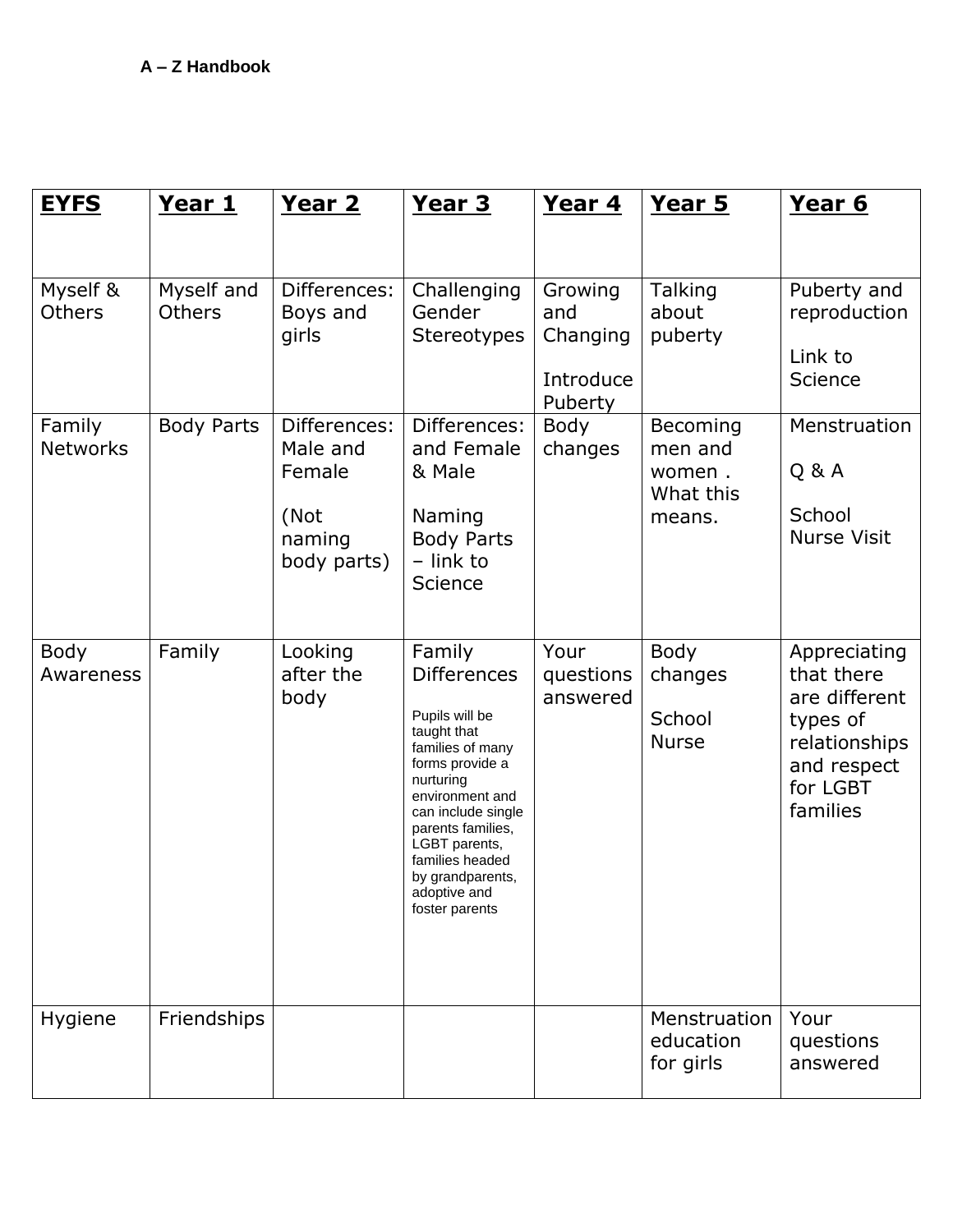|  |  | School<br>Nurse |  |
|--|--|-----------------|--|
|  |  |                 |  |

# **Curriculum Overview For Relationships Education**

# **Appendix 1 – teaching strategies for Sex & Relationships Education**

The following information on practical strategies for the teaching of Sex and Relationship Education has been taken from the DFE Sex and Relationship Education Guidance (Ref 0116/2000)

This guidance has been produced to enable staff to help pupils to develop confidence in talking, listening and thinking about sex and relationships. Establishing ground rules

A set of ground rules will help to create a safe environment for discussions:

- **Nobody will have to answer a personal question**
- Nobody will be forced to take part in a discussion
- Only correct names for body parts will be used

Meanings of words will be explained in a sensible and factual way Distancing techniques

Teachers can avoid embarrassment and protect pupil's privacy by always 'depersonalising' discussions. Role play could be used to 'act out' situations. Dealing with questions

Teachers should establish clear parameters of what is appropriate and inappropriate in a whole class setting:

- If a question is too personal, the pupil should be reminded of the ground rules. If the pupil needs further support, the teacher should seek advice from the Head Teacher as to referrals to an appropriate person
- If a teacher doesn't know the answer to a question, it is important to acknowledge this, and to suggest that this will be researched and returned to later
- If a question is too explicit, or is inappropriate for the whole class, or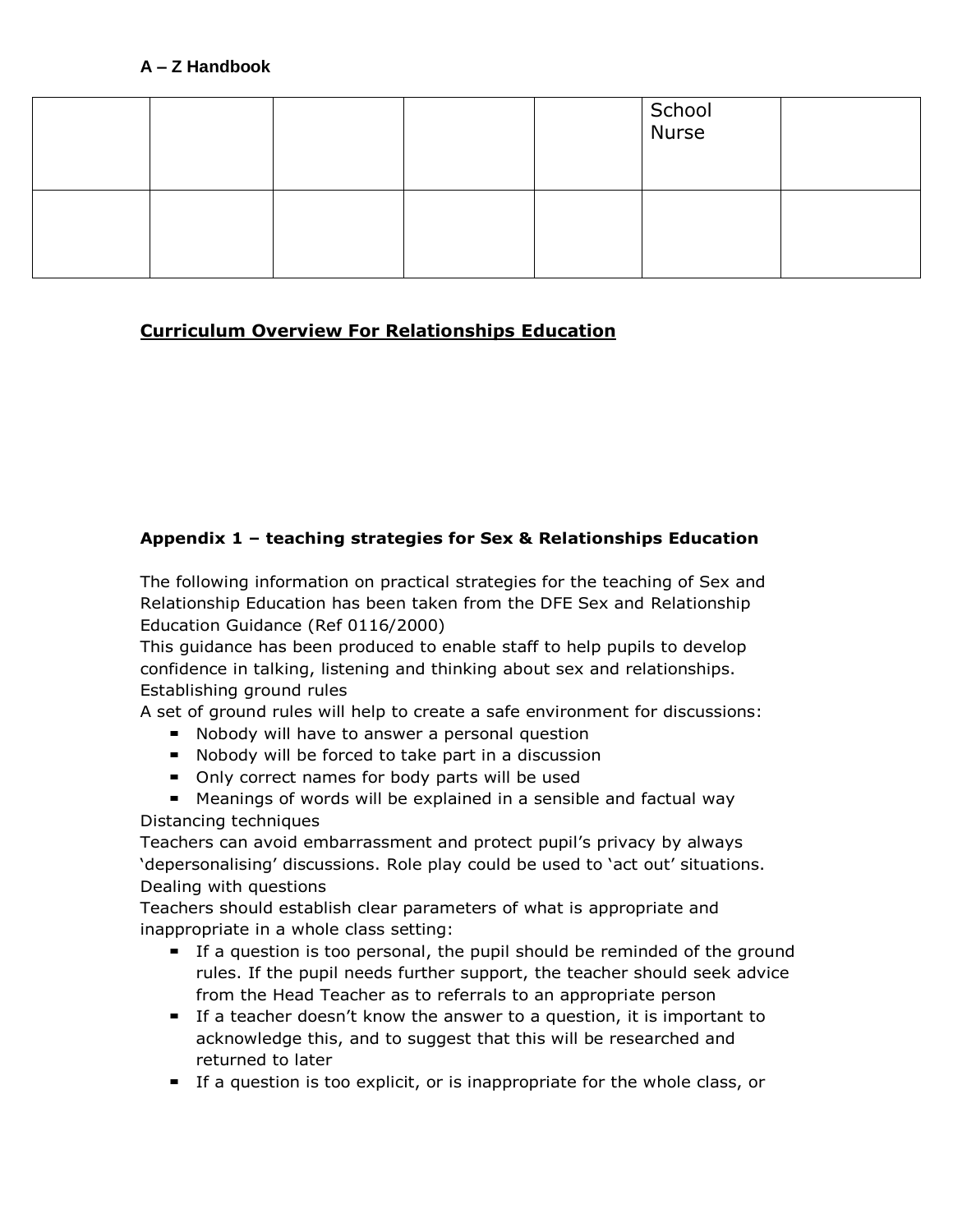raises concerns about abuse the teacher should attend to it later on an individual basis

Any teacher who is concerned about the risk of sexual abuse should follow the school's child protection procedures

Discussion and project learning

Research into what makes Sex and Relationships Education effective shows that discussion and topic work is beneficial to learning and that active learning is most effective when pupils are working in groups. The use of circle time/group discussions is suggested.

# Reflection

Reflection is crucial for learning as it encourages pupils to consolidate what they have learned and to form new understanding, skills and attitudes. Teachers can help pupils reflect on their learning by effective questioning such as:

- What was it like taking part in the discussion today?
- What did you learn from others, especially those who had a different experience or belief from your own?
- What do you think you will be able to do as a result of this discussion?
- **What else do you need to think or learn about?**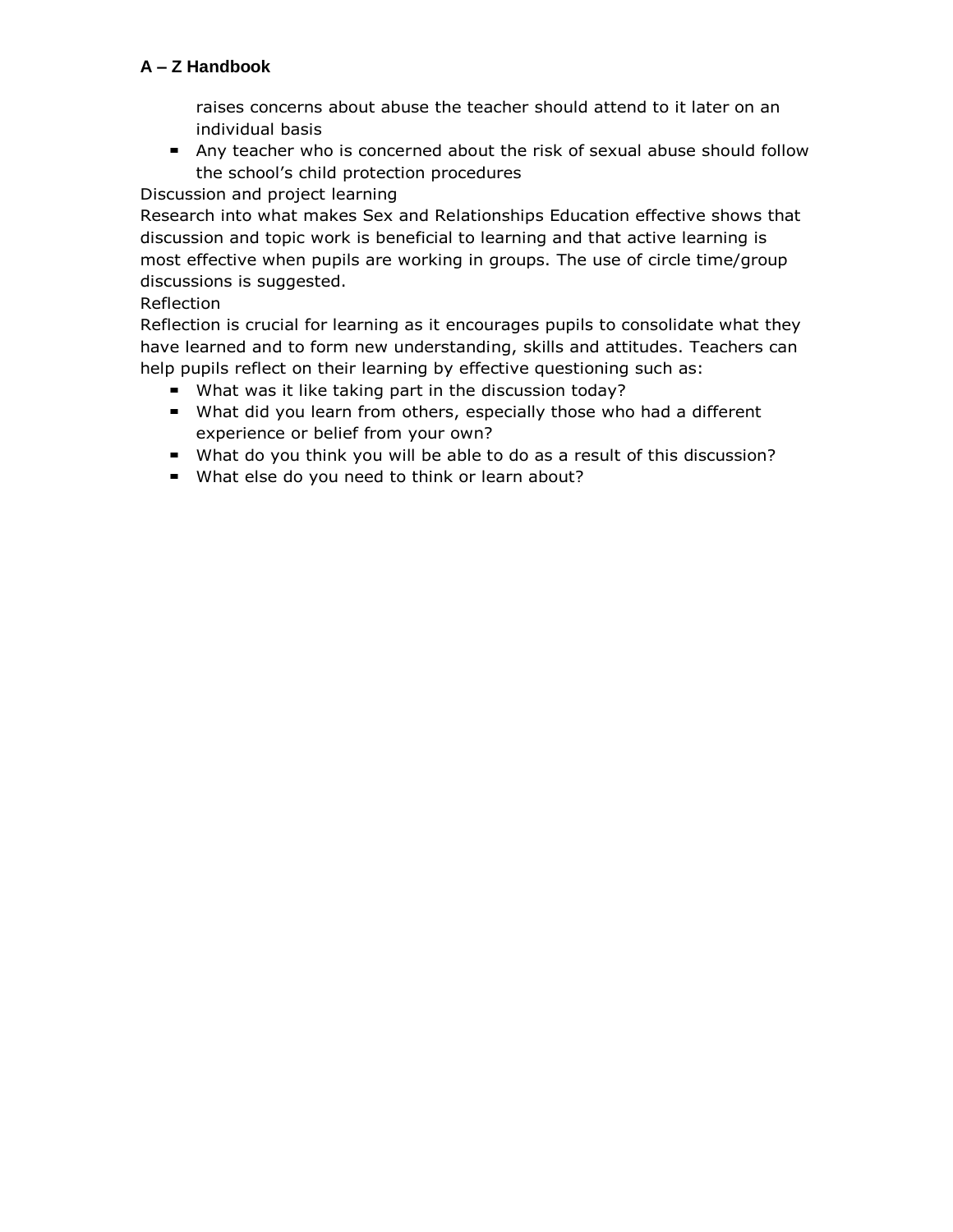#### **Appendix 2 – working with parents and carers**

Working in partnership has proven to be very effective in parent or teacher groups, parent or governor groups, parent evenings or community-based meetings. Clear aims and a planned structure for sessions with parents will make the meeting feel safe. Although most parents want to talk to their children about sex and relationships, they often find it difficult and embarrassing and want schools to help them by providing good RSE.

#### Can parents withdraw their children from RSE?

Parents do not have the right to withdraw their child from the SRE element of the National Science Curriculum. Reproduction is often taught within science. Further information on sex and relationships, skills development and values clarification are provided within PSHE. When RSE becomes statutory in September 2020 parents do not have the right to withdraw their child from Relationships Education provided within PSHE and Citizenship. However, parents can withdraw their children from Sex Education. The specific topics taught as part of the Relationships Curriculum are set out in this policy. Your school needs to inform parents and carers about the procedures for requesting that their child is withdrawn, and these should be described in your policy. Involving the whole school community in the development of the RSE policy and programme ensures that withdrawal is rare.

What do we say to parents who want to withdraw their child? The PSHE and Citizenship Coordinator and/or a senior manager should invite the parent to talk through any concerns and look at the materials used in and aims of RSE. This usually reassures, but if a parent does want to withdraw their child from Sex Education alternative arrangements will need to be made for the pupil. It may also be appropriate to offer further support to parents. Staff may look for support from the governing body in these potentially difficult situations.

#### If we consult with pupils what are they likely to tell us?

Children and young people tell us that their sex education is too little, too late and too biological and that the adults in their lives are too embarrassed or lack skills and knowledge. Children and young people want RSE where they can talk about feelings and relationships have their questions answered in a straightforward way and explore 'real life' dilemmas.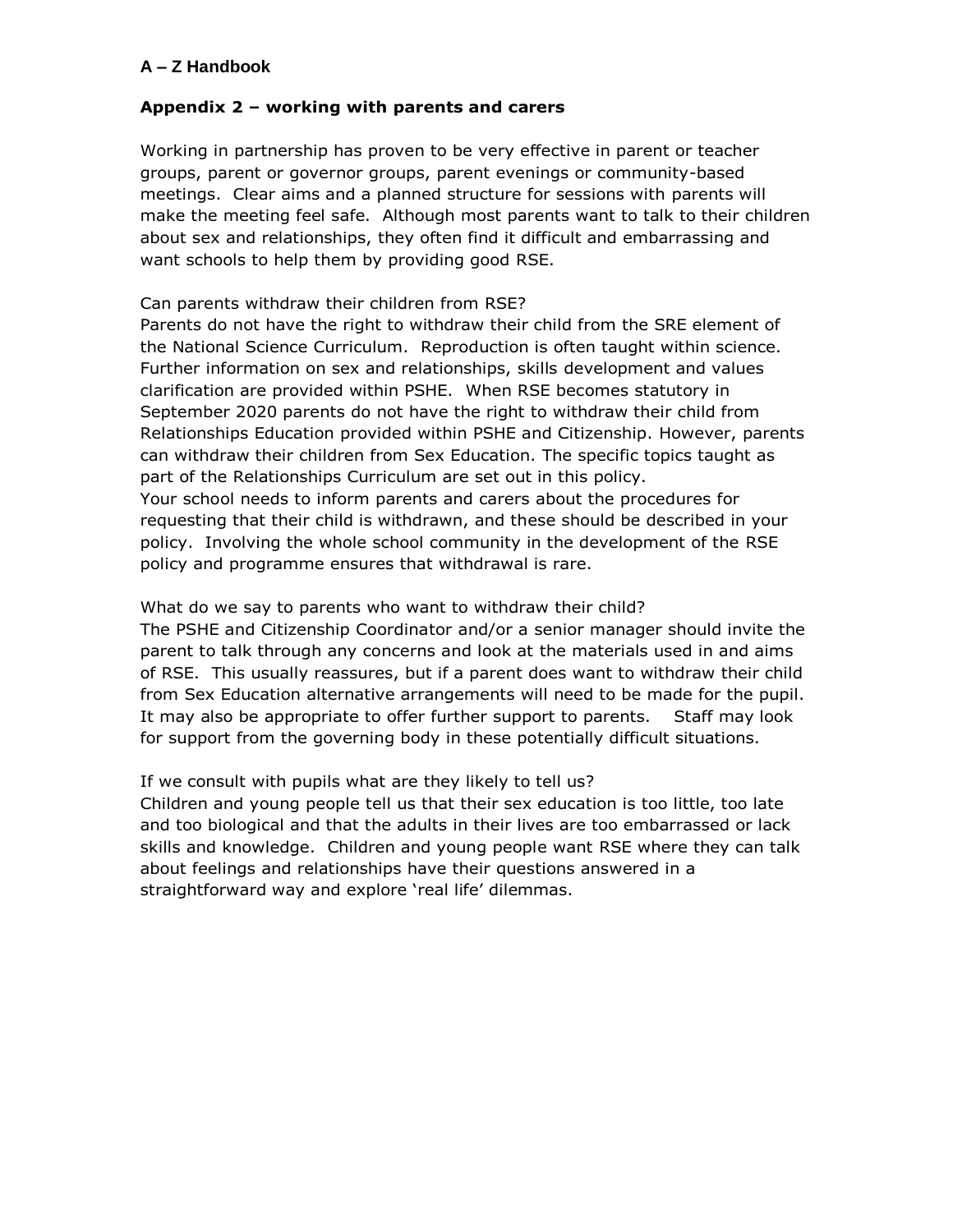## **Appendix 3 - Assessment**

Assessing, recording and reporting pupils' achievement

Ofsted identified assessing and monitoring pupils' learning as an area that needs further development. Although there are no statutory assessment requirements, Ofsted's suggested learning outcomes for RSE across each of the primary and secondary phases provides a positive framework on which effective assessment of knowledge, skills and attitudes can be built. Both pupils and teachers should be involved in monitoring and assessing learning. Assessment is undertaken in relation to clear targets that are set for pupils in PSHE and Citizenship. Schools required to keep records on all aspects of pupils' development and annual school reports should include a section on PSHE and Citizenship. If pupils keep a record of their progress, reporting on this aspect of the curriculum will be more effective.

For teachers, assessment provides an opportunity to ensure that

- The learning objectives have been achieved.
- **Future learning needs arising from the session are addressed.**
- **Planning for future years takes account of feedback.**

Monitoring and assessment are important because for pupils they form an important part of the learning process. Asking questions will help pupils to assimilate and understand what they have learnt and to identify future learning needs. Questions might include:

- **What new information have you learnt today?**
- What new skills have you practiced or learnt?
- What do you now think or believe?
- What was it like to hear different people's views?
- Did anything surprise you?

Pupils can undertake a range of activities that forms the basis of assessment. Where possible, material can form the basis of a portfolio to record progress. Pupils can undertake a range of individual, small and whole group activities. These include:

- planning a talk, a presentation, leading a discussion or debate, or leading an assembly;
- **•** evidence of planning a visit or arranging a speaker;
- completing sentence stems such as 'I was surprised that…' I learnt that ….'
- taking part in a quiz or questionnaire;
- **The drawing pictures or posters or designing leaflets;**
- writing letters or articles for school or community papers;
- **devising a quiz or game;**
- **P** producing a diary;
- **demonstrating skills through role play**
- **EXTENUMED INTER** interviews and focus groups
- $\blacksquare$  drawing and writing techniques
- what else do you need to know?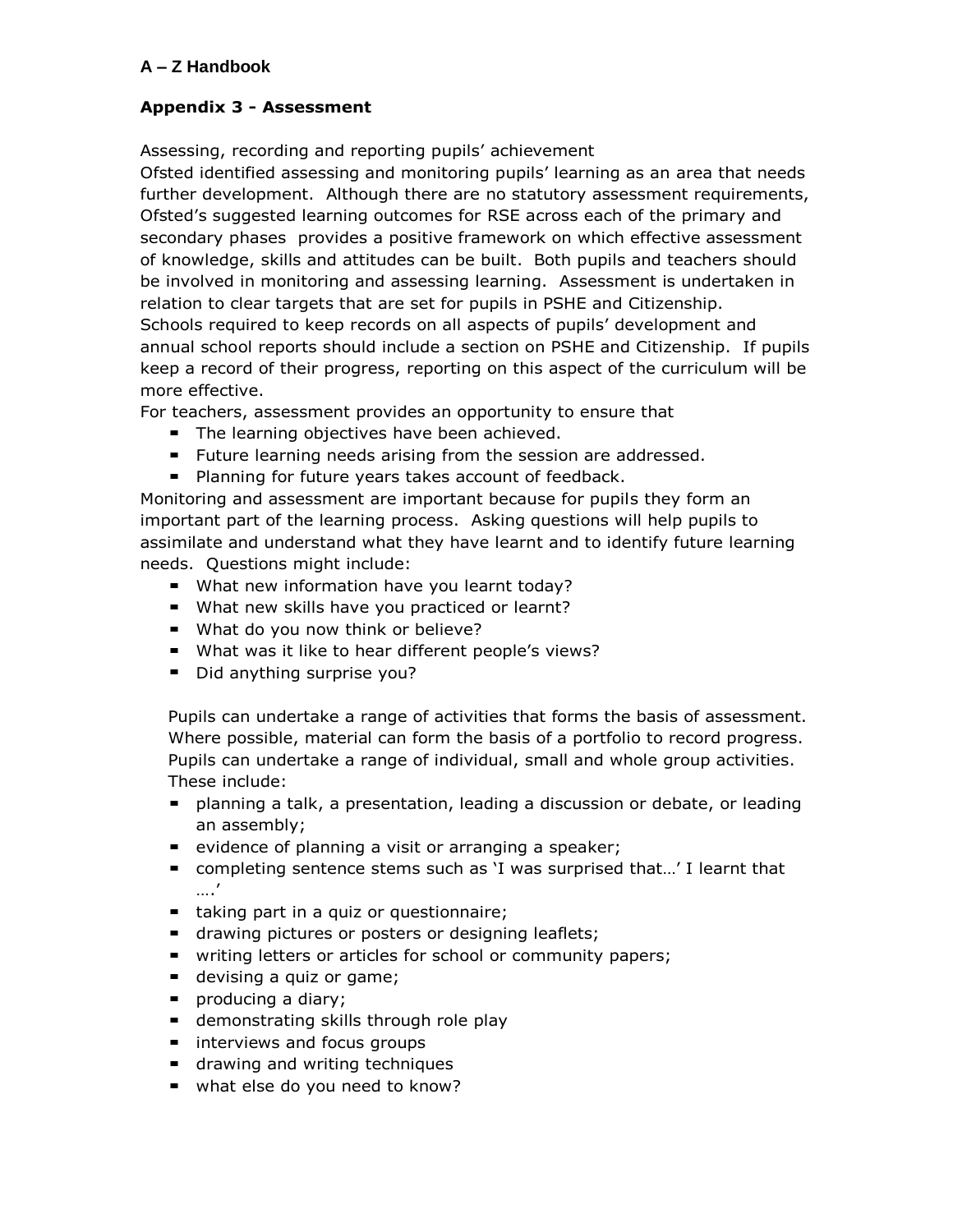#### **Appendix 4 – Special educational needs**

Mainstream schools and special schools have a duty to ensure that pupils with special educational needs and learning difficulties are properly included in Sex and Relationships Education. Sex and Relationships Education should help all pupils understand their physical and emotional development and enable them to make positive decisions in their lives.

Schools should ensure that pupils with special needs in mainstream schools receive Sex and Relationships Education. Teachers may find that they have to be more explicit and plan work in different ways in order to meet the individual needs of pupils with special educational needs or learning difficulties. Special schools will need to address the specific needs of their pupils.

All staff including ancillary staff, physiotherapists, nurses and carers as well as teachers should follow the school's Sex and Relationships Education policy when working with pupils with special educational needs and learning difficulties.